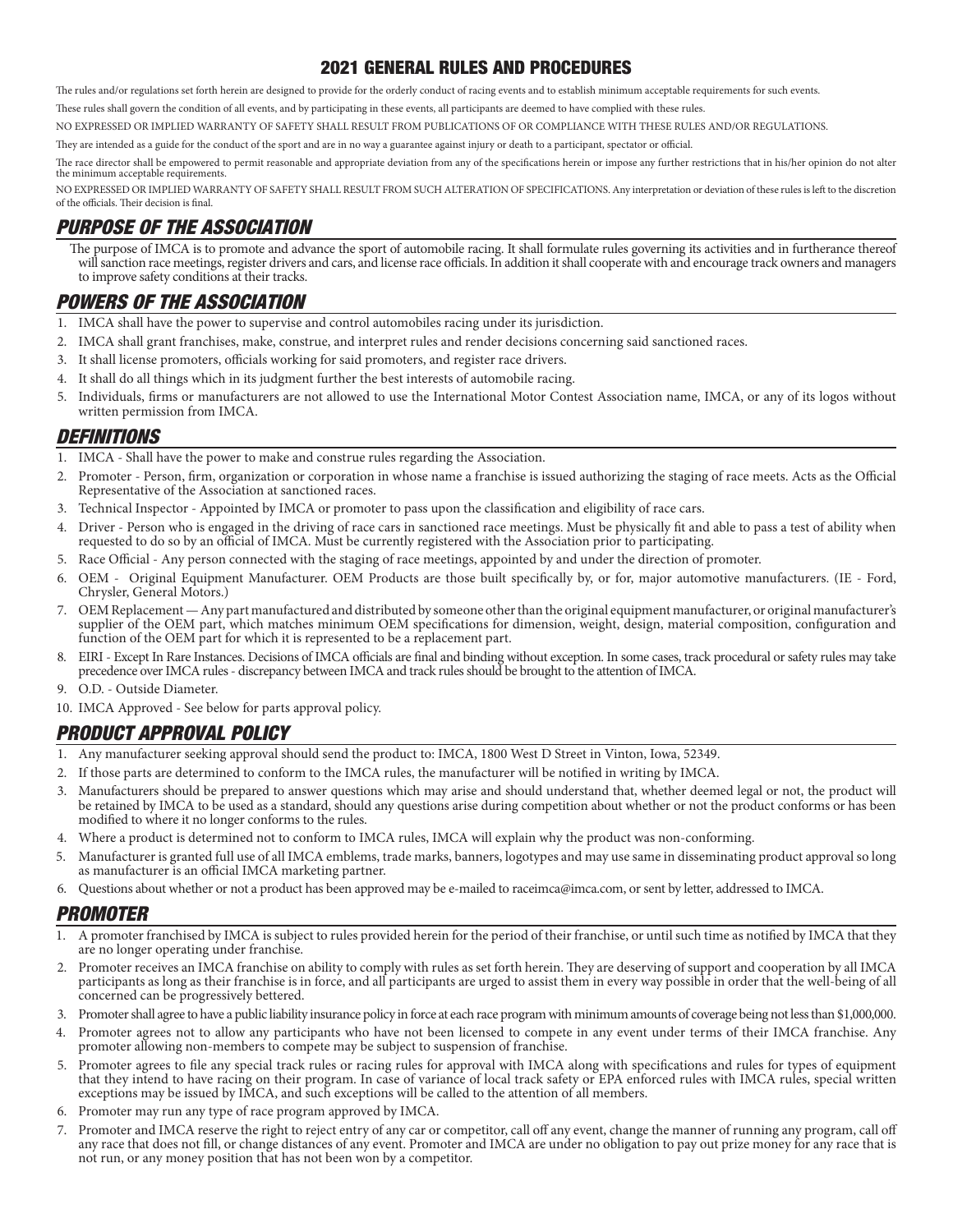- 8. If promoter does not fulfill their obligations to IMCA, their franchise may be put under temporary suspension until such time as obligations are fulfilled.
- 9. Promoter is granted full use of all IMCA emblems, trade marks, banners, logotypes and may use same in disseminating publicity material and promotions so long as franchise is in force.
- 10. Promoter may not run a non-sanctioned event or event sanctioned by another body on his/her designated night during the track's regular point season. Promoter must furnish a season schedule prior to first event. IMCA sanctioned events held on any night other than the designated night require permission from IMCA, and requests must be submitted in writing prior to that event.
- 11. Promoter determined to be purposely submitting inaccurate race results to IMCA may be subjected to fines and/or suspension of franchise.
- 12. Promoter failing to make payment of any weekly sanction fee within IMCA deadlines may result in suspension of IMCA franchise and cause drivers to lose points for that event.
- 13. Promoter shall be solely responsible for the organization of the racing event, securing of entries, all notices and materials required, all safety precautions for both spectators and participants, and adequate track safety equipment and personnel. No racing event shall be conducted without the following safety equipment in operation: An emergency vehicle and qualified rescue personnel.

### RACE DRIVER LICENSE

- 1. Issuance of race driver's license by IMCA binds driver by rules as set forth by IMCA, and such rules as may be added during the season. Ignorance of rules is no excuse for infraction thereof. A copy of IMCA rules will be made available to each licensee and he/she is required to read and be familiar with the rules herein. In acceptance of the license he/she agrees to comply with all IMCA rules. IMCA reserves the right to refuse issuance of a license, and further reserves the right to revoke a license if and when deemed necessary.
- 2. Any person competing in an IMCA event must be a licensee in good standing with IMCA. Non-licensed drivers may not participate. License fees for 2021 are as follows: IMCA Modified - \$115; IMCA Sprint Car - \$105; IMCA Late Model - \$100; IMCA Stock Car - \$95; IMCA SportMod™ - \$90; IMCA Hobby Stock - \$85; IMCA Sport Compact - \$60; STARS Mod Lite - \$60.
- 3. ROOKIE STATUS: To be considered a rookie in any division, driver must not have previously participated in any more than 10 IMCA sanctioned races in that division. Driver may not drop down a division and still be considered a rookie - progression of order is as follows: Sport Compact, Hobby Stock, Mod Lite, SportMod™, Stock Car, Modified, Sprint Car, Late Model. <u>In 2021, IMCA will not recognize a Mod Lite National Rookie of the Year.</u>
- 4. All licenses will be issued by IMCA only, but application thereof can be made with local track officials. An applicant for license will be allowed to compete with receipt of payment for license only until such time as IMCA issues regular license. Any driver purchasing his/her license at a race track is subject to an additonal \$20 fee.
- 5. Any IMCA member who allows anyone to use, or attempt to use, or any member who uses, or attempts to use, another member's license and/or claim card, will be subject to loss of all points, and/or fine or suspension.
- 6. IMPORTANT Participants are not employees of IMCA but are independent contractors and assume all responsibility for all charges, premiums and taxes, if any, payable on any funds they may receive as a result of their participation in any events as drivers of IMCA.
- 7. IMCA drivers will be paid all monies and must furnish IMCA with their valid Social Security Number. Failure to furnish valid Social Security Number, or furnishing false Social Security Number, may result in fine and/or suspension.
- 8. If proof of driving ability of any applicant is deemed necessary, tests shall be conducted at the discretion of track officials and their decision shall be binding on the applicant. When deemed necessary, officials may insist on a physical examination of any applicant or license holder.
- 9. Drivers under 18 years of age are required to submit to IMCA a NOTARIZED parental consent form signed by both parents or legal guardians and a copy of birth certificate, prior to competition. Drivers in all divisions must be at least 14 years of age by August 31. Drivers 13, 14 or 15 years of age must also furnish a recap of their racing experience, a list of tracks at which they will be competing and must submit all forms. Licenses will be issued at the discretion of IMCA. These forms are available for \$50 processing fee from IMCA and must be received in the IMCA office and approved prior to any competition - NO EXCEPTIONS.
- 10. The valid period of the license is from date of issue until December 31 of year in which license was issued. All licenses become due and payable on January 1 of each year. IMCA emblems and decals will be furnished to each licensee, as well as Inside IMCA, the official monthly newsletter of IMCA (excluding Canadian licenses).
- 11. All current members receive a \$5,000 accidental death, dismemberment and paralysis insurance policy, effective from date of license through December 31. Also included will be a \$100,000 excess medical policy. This will pay up to \$100,000 after a driver's personal policy and the track's policy have been exhausted. These policies will cover a current member only while participating in an IMCA sanctioned race and to and from the IMCA track.
- 12. IMCA and its promoters and sponsors reserve the right to use photos of any licensee or their car for promotional purposes.

# OFFICIAL'S LICENSE

- 1. Any track official responsible for inspecting IMCA divisions should be licensed with IMCA, and the promoter may recommend to IMCA the licensing of any other track officials. All officials' licenses are confirmed with local promoters before being issued.
- 2. Licensed officials are required to interpret and administer IMCA rules impartially and fairly with all competitors.
- 3. All officials will operate under the guidance, supervision and decision of the promoter. They will refer all disputes to promoter.
- 4. IMCA membership card, insurance and decals will be furnished to licensees, along with monthly newsletter. The license fee is \$55 annually.

### ASSOCIATE LICENSE

- Any person may apply for an associate license, but it is not mandatory. The associate license is a non-participant license and is valid from date of purchase to December 31 of the year in which purchased.
- 2. IMCA membership card, insurance and decals will be furnished to licensees, along with monthly newsletter. The license fee is \$60 annually.
- 3. The holder of the associate license will receive the \$5,000 accidental death, dismemberment and paralysis policy, as well as the \$100,000 excess medical insurance policy described above. These policies will cover an associate member only while as an observer at an IMCA sanctioned race, and will not cover them if they are competing as a driver.

### GENERAL RULES

- 1. All IMCA rules apply at all IMCA sanctioned events. IMCA members agree to abide by the official decisions.
- 2. Any rule amendments that are published during the course of the season in Inside IMCA, the official newsletter of IMCA, will be amended on www. imca.com and will be considered a part of the rules and all personnel are responsible for carrying out these rules.
- 3. Track officials shall have responsibility for rules and regulation enforcement at IMCA weekly sanctioned events. At discretion of track official(s) in charge, any competitor may be disqualified for rule violations, hazardous equipment or hazardous actions. All disputes developing as a result of local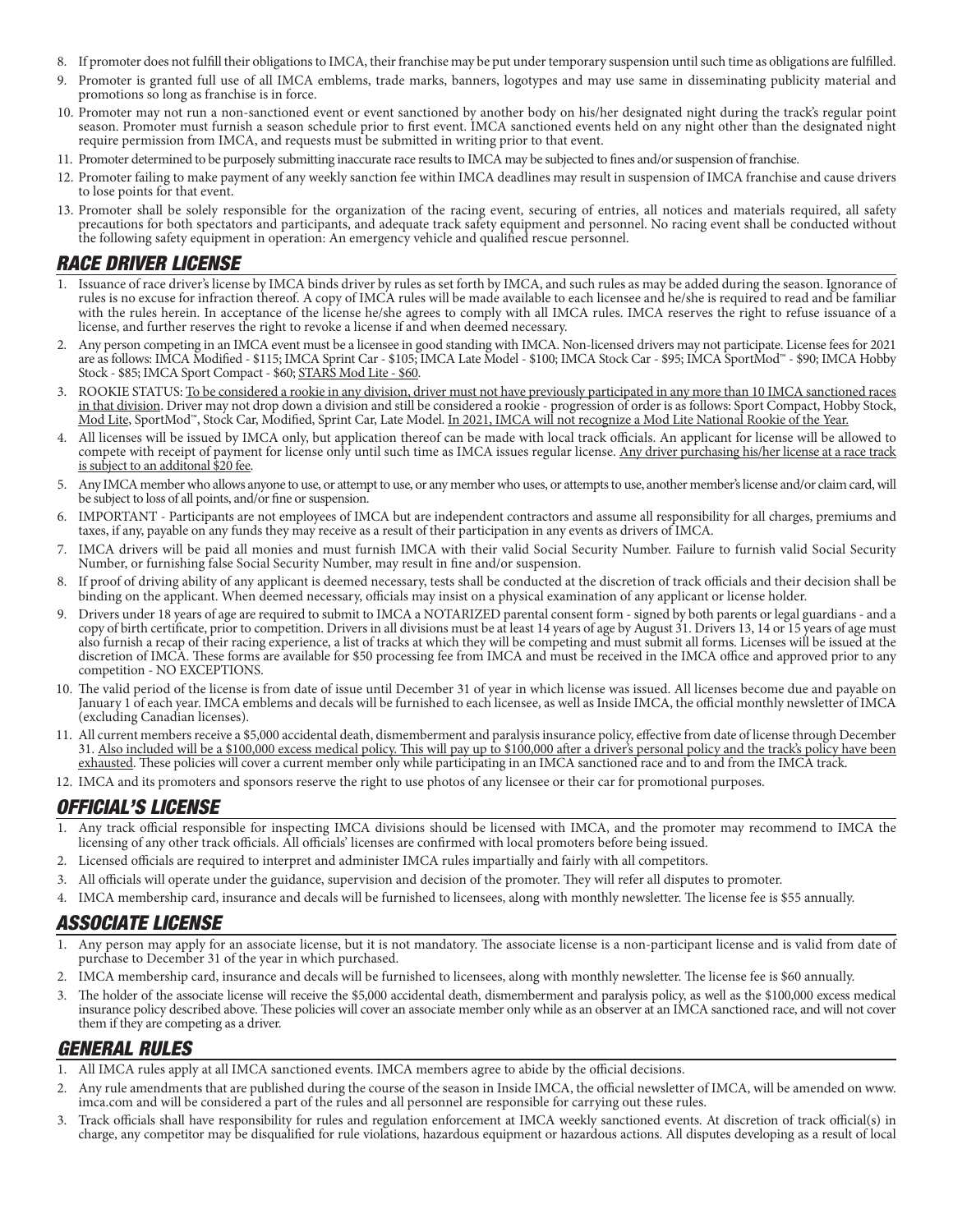track rules must be settled at the track.

- 4. No driver or crew member may enter the racing area until he/she has completed all releases, registrations and/or entry forms. No person will be allowed to sign release and waiver sheets for anyone other than themselves.
- 5. Consumption of alcoholic beverage by driver or his/her crew in advance of, or while competing in any IMCA sanctioned program is strictly forbidden. Any driver showing evidence of alcohol consumption will be required to leave the premises immediately and may be subject to a fine of no less than \$250. Use of illegal drugs at any time shall be cause for immediate, indefinite suspension and/or fine of no less than \$250.
- 6. No driver changes will be made at any time without previous notification of officials. All changes must be made in the pits only, at discretion of officials.
- 7. The driver is qualified and receives points, not the race car. Any driver wishing to change cars or engine options must be qualified to compete in the race for which he/she is changing cars or engine options, and must start at the rear of that race. Once a driver has changed race cars or engine options, he/she must finish the program with that race car or engine. NOTE: This rule does not apply if a track or event has a policy not allowing driver changes. Drivers changing race cars or engine options are not eligible for provisional position. Drivers changing cars, engine options, or provisional drivers cannot claim. Once race cars are staged, no driver/car changes allowed. Any driver allowing another driver to use his/her race car, or any driver changing cars when not qualified to do so, forfeits any points earned in that event.
- 8. Driver is sole spokesman for car owner and pit crew in any and all matters pertaining to the race and the driver only shall take part in any arbitration with the officials.
- 9. No IMCA member shall participate in any fight on the premises.
- 10. No IMCA member shall subject officials to abuse or improper language.
- 11. Driver is responsible for the conduct and actions of their crew members.
- 12. Unsportsmanlike conduct or participating in any action or activity considered detrimental to IMCA racing or an IMCA track, at any sanctioned event or on social media, by drivers, owners and/or pit crews shall be grounds for disqualification and/or punitive action by IMCA.
- 13. IMCA and promoter reserve the right to inspect race car at any time. They further reserve the right to disqualify any driver and race car from competition and confiscate any and all illegal parts. It is the responsibility of the driver and crew to disassemble race car for inspection when requested to do so. Refusal to comply will result in disqualification and forfeiture of prize money and points and may be subject to fine and/or suspension.
- 14. Approval of a race car by inspector shall mean only that it is approved for participation in a competitive event and shall not be construed in any way to mean that it is guaranteed mechanically sound, safe, or completely legal. IMCA and/or the inspector shall not be liable for any mechanical failure nor for any losses, injuries or death resulting from same.
- 15. Any car, under protest or claim, taken from premises without first clearing with official in charge will subject car and driver to disqualification and forfeiture of prize money and points.
- 16. Any driver or race car under suspension may not participate in any IMCA event.
- 17. No driver, car owner, or mechanic shall have claim for damages, expenses or otherwise against IMCA, promoter, or any officials, by reason of disqualification, confiscation, or damage to, either race car or driver or both; and car owner, driver and mechanics agree the track is in safe condition if they take part in racing activities.
- 18. All drivers, car owners and mechanics assume full responsibility for any and all injuries sustained including death and property damage, at any time they are on the premises, or en route to or from the premises.

#### LINE-UP PROCEDURES (Unless otherwise noted, these procedures apply to all IMCA divisions.)

- 1. First night, all drivers draw for heats. Qualifiers redraw for starting positions. One heat 5 redraw; two or five heats 10 redraw; three, four or six heats - 12 redraw. NOTE: IMCA Late Models draw first two nights.
- 2. For all future track points nights scheduled for the season, heats are lined up by driver's three-event IMCA point average, stagger inverted, lowest point average to front, highest point average to rear. Point averages are figured by driver's average IMCA points earned in driver's three most recent appearances in weekly points events at the track. New drivers carrying no point average start at the rear. Two or more drivers having no average or same point average will be lined up at discretion of officials.
- 3. "B" mains are lined up straight up from heats with highest finishers to front.
- When one heat is run, top five qualifiers will be inverted for feature lineup according to three-event IMCA point average. When two or five heats are run, the top 10 qualifiers will be inverted for feature lineup according to three-event IMCA point average. When three, four or six heats are run, top 12 qualifiers will be inverted for feature according to three-event IMCA point average. IMCA and promoter reserve the right to relocate a driver from an invert position to the rear of the field if deemed necessary for the safety and well-being of all involved. Remainder of "A" feature is lined up straight up from heats and/or "B" features. NOTE: IMCA Late Models - 18 or more cars will require at least three heats. (Half-mile tracks have the option of not using three heats until there are 22 or more cars.)
- 5. A driver that qualifies but has no point average shall be lined up in last invert position. Should there be more than one driver with no point average, positions will be lined up at discretion of officials.
- 6. Driver does not lose point average for missing any race nights. Once driver establishes a point average, the driver maintains a point average for remainder of the season.
- 7. There are no double feature nights allowed, excluding rainout make-up features. A program is not considered a rainout unless qualifying races have been completed. If feature is rained out and will not be run at later date, all drivers are to be awarded last place points.
- 8. Track option to line up season championships straight up by total points.
- 9. Other than opening night, track may have additional programs where a draw-redraw system may be used for line-ups. Track may hold one draw/ redraw program for every four weekly track points events scheduled for the season. Non-track point events are excluded. Must be requested in writing and approved by IMCA prior to race.

# RACE PROCEDURES

- 1. The number of cars starting a race is determined by the track officials and depends on the type of event, width, length and condition of track.
- 2. Race car must display number as assigned by track personnel. It must be minimum four inches thick and 20 inches tall and clearly visible, on both sides, top and back of car, and front, if possible. Recommended that no holographic or reflective numbers be used. All race cars must display the official IMCA decal and required contingency decals, which will be furnished by IMCA.
- 3. Promoter and IMCA officials will not be responsible for allowing a late entry to compete. Rejection of entrants at any given time is allowed but pit gate closing time should be known to all competitors.
- Any driver not ready to compete when called may be sent to rear of starting line-up, or left out of balance of program at discretion of official in charge.
- 5. Once a race is started on a preliminary line-up lap, disposition of cars not in position shall be at discretion of officials.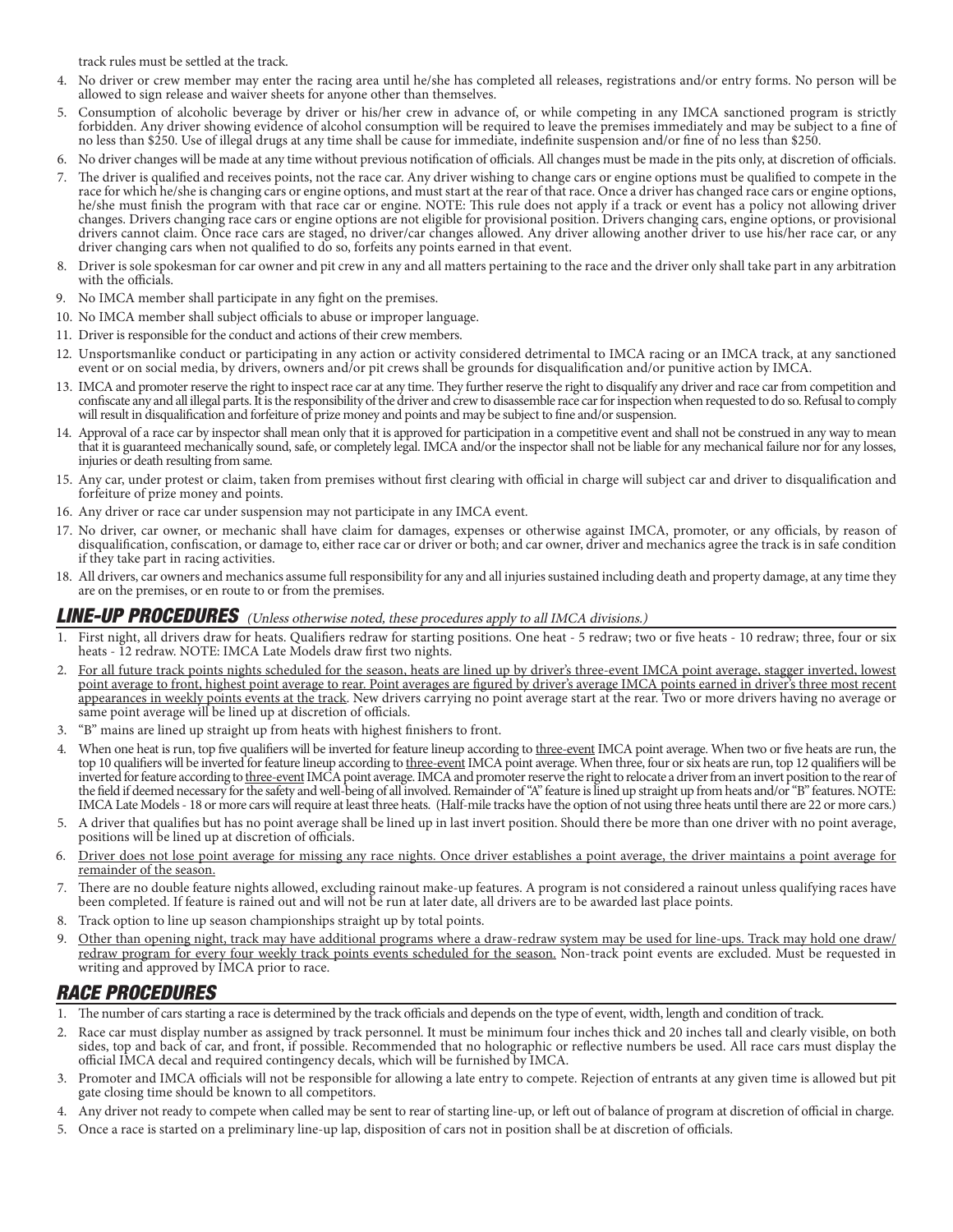- 6. A race may be stopped at discretion of officials at any time, if considered dangerous to continue, but only officials have the right to stop a race. No driver, car owner, pit man or mechanic may use any signaling device for purpose of signaling competitors.
- 7. If track has pre- or post-race inspection, those drivers not reporting to the inspection area may be disqualified and given last place points.
- 8. No race is official until officials make declaration of final scoring of positions.
- 9. No race car is to receive assistance after white flag is displayed and all finishes must be made under car's own power or momentum.
- 10. A dead heat may or may not be re-run at discretion of officials. If dead heat is not re-run, prize money and points for both positions under contention shall be divided equally.
- 11. No person shall be allowed on track during a race except officials.

#### POINT STRUCTURE (Unless otherwise noted, this point structure applies to all IMCA divisions.)

- 1. Weekly 'A' Feature win is 40 points, with each subsequent position worth one point less, with 24th position in feature worth 17 points. If more than 24 cars start feature, all positions from 24th back receive 17 points. If track runs a 'B' feature(s), first non-transferring driver receives 16 points and each subsequent position, back to sixth position, receives one less point per position. Sixth position and back in 'B' feature(s) receive 11 points. This applies to all 'B's, even if more than one is run. Drivers must compete in heat race or feature to receive any points (minimum 11 points) – NO SHOW-UP POINTS. If no points are awarded, the event will not be figured into driver's point average. (IMCA Late Models — heat points are awarded as follows: 1st - 3 points; 2nd - 2 points; 3rd - 1 point.)
- 2. Should a driver qualify for 'B' feature or 'A' feature, and is unable to compete, they will be scored in last position and receive points accordingly. (Promoter's discretion whether vacated position is filled in feature by next qualified driver.) In the event of a track running make-up features, if driver competes in first feature, but is unable to compete in second feature (crash, blown engine, etc.), driver will receive last position points in 'A' or 'B' feature, accordingly.
- 3. If less than ten entries for any given night, for each car less than ten, one point fewer than normal is awarded for feature finish. For example, if nine cars entered, feature win would then be worth 39 points; for eight entries, win would be worth 38 points, etc.
- 4. Driver must participate at minimum 50% of weekly sanctioned point events at a track to be eligible for IMCA track point fund. Track must complete at least four race programs to crown a champion. All NATIONAL and REGIONAL champions are expected to attend the IMCA national awards banquet. Any NATIONAL and REGIONAL champions not attending the national banquet will receive 50% of advertised NATIONAL and REGIONAL point fund.
- 5. TRACK standings are based on driver's total cumulative points at that track.
- 6. STATE standings are based on driver's total cumulative points for first 50 sanctioned events at tracks located in that state in the Modified, Stock Car, Hobby Stock, Northern SportMod, Mod Lite and Sport Compact divisions; and based on driver's total cumulative points for first 40 sanctioned events at tracks located in that state in the Late Model, Sprint Car and Southern SportMod divisions.
- 7. REGIONAL and NATIONAL standings for 2021: Modified, Stock Car, Hobby Stock, Northern SportMod™, Sport Compact and Mod Lite drivers will use their BEST 25 finishes of their FIRST 50 starts at sanctioned events in their region to determine their regional and national standings. Sprint Cars, Late Models, and Southern SportMods™, along with Junior National and Lady Eagle championships, will use BEST 20 finishes of their FIRST 40 starts. (Non-point disqualifications will not be included in race starts).
- 8. SERIES standings are based on driver's cumulative points in that series; "Best of " exceptions may apply in certain series.
- 9. NATIONAL standings are based on driver's regional standings (if division has regions). Driver may cross regional boundaries and receive 'home' region points at specified IMCA special events. Those events must be identified and published prior to the event occurring. No 'home' region points will be retroactively applied for any reason – no exceptions.
- 10. BONUS POINTS: A bonus will be awarded for winning a track championship, one per division per track. No bonus points awarded to series champions; exception is Sprint Car division. One bonus point will be awarded per each track's average car count in that division, with a maximum of 15 points earned for any track championship. For example, if track averages 12 cars, track champion will be awarded 12 bonus points; if track averages more than 15 cars, bonus is capped at 15 points. Bonus points will be ADDED to driver's year end point total (they will not replace finishes). Driver is awarded one track or series championship for bonus points in Sprint Car and Mod Lite divisions and one track championship for bonus points in Late Model and Southern SportMod™ divisions (if driver gets more than one championship, highest number is used). Two track championship bonuses will be awarded in Modifieds, Stock Cars, Northern SportMods™, Hobby Stocks and Sport Compacts, with maximum of 30 cumulative bonus points. No bonus points are included in determining Junior National or Lady Eagle championships. Track must schedule and complete at least eight race programs for full bonus point structure to apply; bonus will be pro-rated for track completing less than eight scheduled events. For tracks that schedule between four and seven races, IMCA will recognize a champion, but will not award or pro-rate any bonus points.
- 11. TIE-BREAKER: Should two or more drivers have the same point totals at season end in track, series, state, regional or national standings, number of sanctioned 40-point feature wins will decide tie-breaker, then 39-point finishes, then 38-point finishes, etc.
- 12. Any additional IMCA sanctioned events to be added to original schedule must be submitted in writing and approved prior to that event. After September 1, no schedule changes (except season championship) or additions will be considered.
- 13. 2021 IMCA POINT SEASON: January 1: Point season opens ... September 2-6: No RaceSaver Sprint Car points (Sprint Car Nat'ls) ... September 6: No Late Model points (Super Nationals) ... September 7: No Sport Compact points (Super Nationals) ... September 6-12: No Modified, Stock Car, Hobby Stock or Northern SportMod points (Super Nationals) ... September 26: Point season ends.

## ALL CLAIM PROCEDURES (Dollar amounts and items not included with claim, can be found in each division's rules.)

- 1. In order to receive claim card, IMCA license must be purchased prior to June 1. Exception is any driver selling an engine at an IMCA sanctioned event after June 1, will be issued a claim card.
- 2. Claim rule will not be in effect on first TWO track point nights. Following second night, no driver may claim unless they competed at ALL previous weekly sanctioned track point events. Engine claim rule will not be in effect on season championship night. Exception is: If a driver is claimed at any weekly point event, he may claim at any following event at that track without needing perfect attendance.
- 3. Driver can only claim one engine, one shock (one or all shocks at the same time), and one carburetor during current calendar year. Exception is after any driver has had more than one engine claimed, they are eligible to claim as many engines as they have had claimed and will be issued a 'Red Card' from IMCA enabling them to do so - once they have made a legal claim.
- 4. Driver allowed only one claim per event, regardless of outcome. Driver claiming engine cannot claim shocks or carburetor on same night. No driver may claim the same driver more than once during current calendar year - engine, shocks or carb. Driver being claimed is subject to only one claim per event. If multiple claims are made on same driver, engine claim takes precedence over shock and carburetor claim. Shock claim takes precedence over carburetor claim.
- When claim rule is in effect, top four finishers must report directly to claim area and are subject to claim by any eligible driver finishing fifth on back in feature that is scored on the lead lap. Should one (or more) of the INITIAL top four finishers be disqualified, ANY DRIVER ADVANCED INTO TOP FOUR is NOT eligible to CLAIM or BE CLAIMED.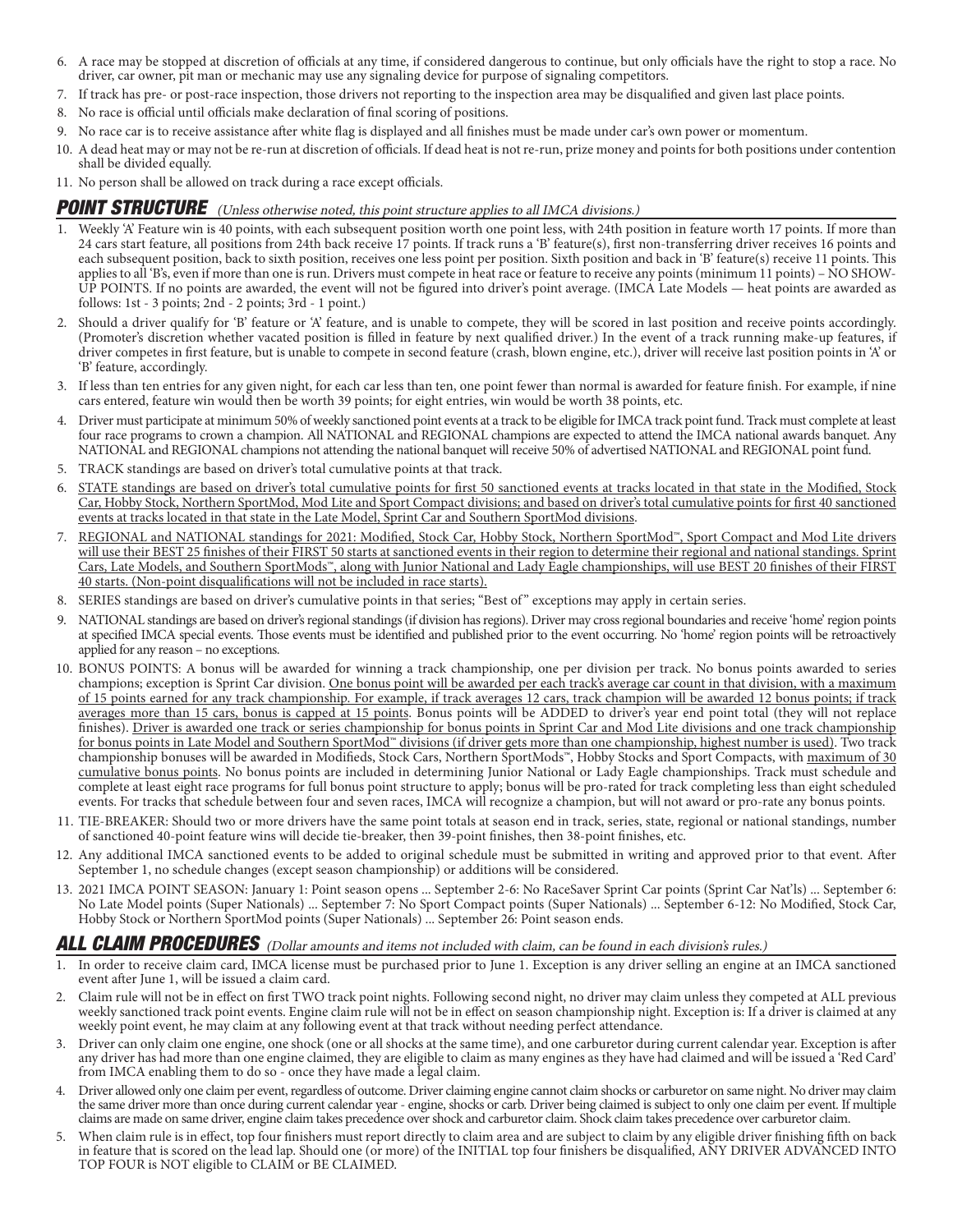- 6. When claim rule is in effect, failure to report directly to claim area will result in disqualification, loss of money and points for first infraction (all items are still claimable); will be treated as engine claim refusal for second infraction. (Exception: If car is involved in accident or rendered unable to report directly to claim area. Car should be taken to claim area.)
- 7. Driver making claim must drive immediately after feature, under own power, directly to claim area. Driver must have correct amount of cash, current IMCA License and claim card on person. Driver may not claim without any of these items or using receipt.
- 8. Claim must be made to official immediately after feature. Highly recommended only involved drivers and officials allowed in claim area, and drivers remain in cars. No communication of any kind between drivers and anyone outside claim area.
- 9. Only driver may claim and agree to sell or refuse. In case of multiple claims on same item, drawing will be held to determine outcome. Claim is not charged to drivers not awarded item. If first eligible driver withdraws claim, next eligible driver will be awarded claim.
- 10. Once claim has been made and accepted, engine should not be started and car should be pushed to where removal will occur (both cars are to be pushed with exchange claim). Under certain circumstances, engine may be started at discretion of officials.
- 11. Any driver voluntarily withdrawing a legal claim will be charged with the claim and fined \$200. If exchange option is chosen by claimed driver, claiming driver can not withdraw claim, if so, claiming driver will be issued refusal penalty.
- 12. All claimed items must be removed at the track, within a reasonable amount of time (at discretion of track officials) and must leave the track under possession of claiming driver. If any driver is caught at the track claiming for another driver, both will be issued the claim refusal penalties in that division.
- 13. Any sabotage MUST be discovered during engine removal. Drivers are accountable for sabotage and will result in same penalty as engine claim refusal in that division. IF SABOTAGE IS DETERMINED by official, claim will be disallowed and money returned to claimer. Once engine is released to claiming driver, no sabotage penalties will be issued.
- 14. Disqualification of claimed or claiming driver will not affect legal claim (EXCEPTION IS RULE #5). Claimed item will be removed and transferred prior to any penalties being assessed.
- 15. Unsportsmanlike conduct during any claim procedure will result in an immediate minimum \$100 fine and/or suspension.
- 16. Any driver that completes a legal claim must compete at the next weekly sanctioned track point event at that track or he/she will be issued the claim refusal penalties in that division.
- 17. NON-TRACK POINT/SPECIAL EVENTS: All engine claim cash amounts in each division increase \$500, with "OR EXCHANGE" option added. (For example, during a special Hobby Stock event, the claim would be \$1,050 OR exchange).
- 18. Promoter may claim, for proper dollar amount, any claimable item at any time, unless that driver has made a legal claim in that event. Any promoter directly affiliated with an IMCA car in competition (at their track) forfeits right of promoter claim. Driver claim takes precedence over promoter claim.
- 19. During any cash claim, all claimable items should be inspected for legality prior to transfer of items. If claimed item is found illegal, driver is disqualified. Claimer then has option to accept or decline claim. If declined, claim is not charged on card. Additional penalties may apply, depending on infraction.
- 20. During any exchange claim, both items exchanged must be legal. If any claimed item is found illegal, driver with illegal item is disqualified. Driver with legal item has option to accept or decline claim. Additional penalties may apply, depending on infraction.
- 21. IMCA reserves right to refuse issuance of claim card, to revoke claim card and claiming privileges, or deny any claim if and when deemed necessary. IMCA reserves right to claim, for proper dollar amount, any claimable item at any time.

# SHOCK CLAIM PROCEDURES

- 1. Follow all engine claim procedures and eligibility requirements. Penalty for shock claim refusal is \$1,000 and 30-day suspension.
- 2. IMCA Modifieds, Stock Cars, Northern and Southern SportMods™ Any eligible driver finishing fifth on back in feature that is scored on the lead lap can claim any shock for \$50 from any of the top four drivers. One or all shocks may be claimed, counting as one claim.
- 3. IMCA Hobby Stocks Any eligible driver finishing fifth on back in feature that is scored on the lead lap can claim any shock for \$25 from any of the top four drivers. One or all shocks may be claimed, counting as one claim.
- 4. Should any driver voluntarily withdraw a legal shock claim, he/she will be charged with a claim with no penalty.

# CARBURETOR CLAIM PROCEDURES

- 1. Follow all engine claim procedures and eligibility requirements. Penalty for carburetor claim refusal is \$1,000 and 30-day suspension.
- 2. IMCA Stock Cars, Northern and Southern SportMods™ Any eligible driver finishing fifth on back in feature that is scored on the lead lap can exchange carburetor with any of the top four drivers. Both carburetors must be inspected and deemed legal prior to exchange. Should either carburetor be illegal, claim is void and driver is disqualified. Northern and Southern SportMods exchange must be four-barrel for four-barrel and two-barrel for two-barrel.
- 3. IMCA Hobby Stocks Any eligible driver finishing fifth on back in feature that is scored on the lead lap can claim carburetor of any of top four drivers for \$50. Claimed carburetor must be inspected prior to removal. If found illegal, claim is void and claimed driver is disqualified.
- 4. Should any driver voluntarily withdraw a legal carburetor claim, he/she will be charged with a claim with no penalty.

### CLAIM REFUSAL

- 1. Refusal to sell any claimable item forfeits all cash, trophies and contingencies for feature and all IMCA points in all claim divisions for calendar year.
- 2. Any driver refusing a claim, when claimed within rules, regardless of reinstatement with IMCA, loses right to claim any other IMCA driver for 12 calendar months from reinstatement date.
- 3. First refusal will also result in driver being suspended for 30 calendar days from IMCA events in all claim divisions from refusal date and until proper cash fine is paid to IMCA. Second refusal will result in driver being suspended from IMCA events for one year from refusal date and until \$5,000 cash fine is paid to IMCA. Third refusal is permanent suspension from IMCA.
- 4. Engine refusal fine Sport Compacts, Hobby Stocks, Northern and Southern SportMods™ \$1,000; Stock Cars \$1,500; Modified \$2,000. Shock and carburetor refusal fines - \$1,000 in all IMCA divisions.
- 5. All fines must be a cashier's check or money order and be received by IMCA prior to driver returning to competition. Track may also suspend car for duration of penalty.
- 6. Regardless of claim outcome, claim is charged to claiming driver in case of a refusal. (Exception is: in case of sabotage).

# CRATE ENGINE PROCEDURES

- 1. Must use unaltered GM crate engine with authentic GM seal bolts NO EXCEPTIONS.
- 2. In addition to authentic GM seal bolts, all GM 604 crate engines must have IMCA Cable-Loks.
- 3. GM seal bolt exception is IMCA approved and issued Cable-Lok repair system.
- No repairs allowed for non-licensed drivers or for GM crate engines determined to be damaged at non-IMCA sanctioned events.